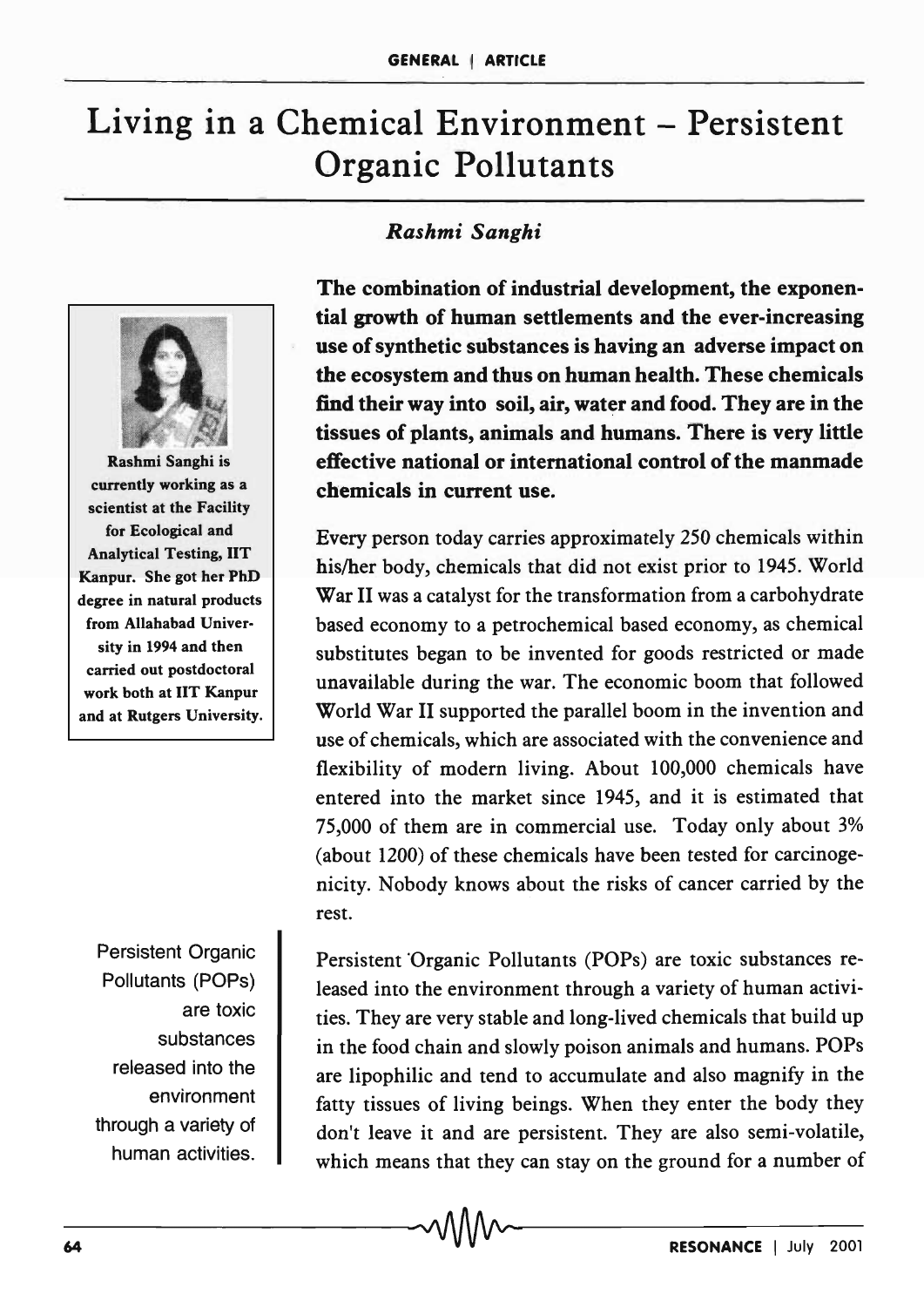years and then be transported hundreds of miles away and be deposited in another place until they eventually end up in animals and humans. They are also subject to global distillation i.e. migration from warmer to colder regions called the 'grasshopper effect'. For example, a pesticide used in Asia can easily move to Europe.

Focusing on this class of poisonous chemicals (see *Box* 1), which are now targeted for elimination by ongoing international negotiation under the United Nations Environment Program (UNEP), Green Peace investigations conducted in 1998 in seven Asian countries, including Bangladesh, India, Nepal and Pakistan revealed:

1. Stocks of 5000 metric tons or more obsolete pesticides, including POP chemicals are stored in extremely hazardous conditions in some of these countries.

2. India is among the three remaining known manufacturers of • DDT (10,000 mt capacity) in the world, the other two being Mexico and China.

3. India exports nearly 800,000 kg of POP pesticides including aldrin, DDT, BHC chlordane to a long list of countries where their usage is banned. Some of the pesticides such as aldrin are not permitted to be manufactured even in India.

4. In Pakistan, India, Nepal and Bangladesh, locally banned or severely restricted pesticides are freely available. Green Peace found DDT, BHC, dieldrin and heptachlor openly sold in the vegetable markets of Karachi. Hardware stores of New Delhi stock the deadly pesticide aldrin whose registration was withdrawn more than three years ago.

The pollution of the human body by POPs has occurred together with the appearance of several alarming trends in human health over the past few decades. Almost everything we eat, drink or inhale is broken down by our bodies and then expelled through the process of waste elimination. But POPs are not. As

Hardware stores of New Delhi stock the deadly pesticide aldrin whose registration was withdrawn more than three years ago.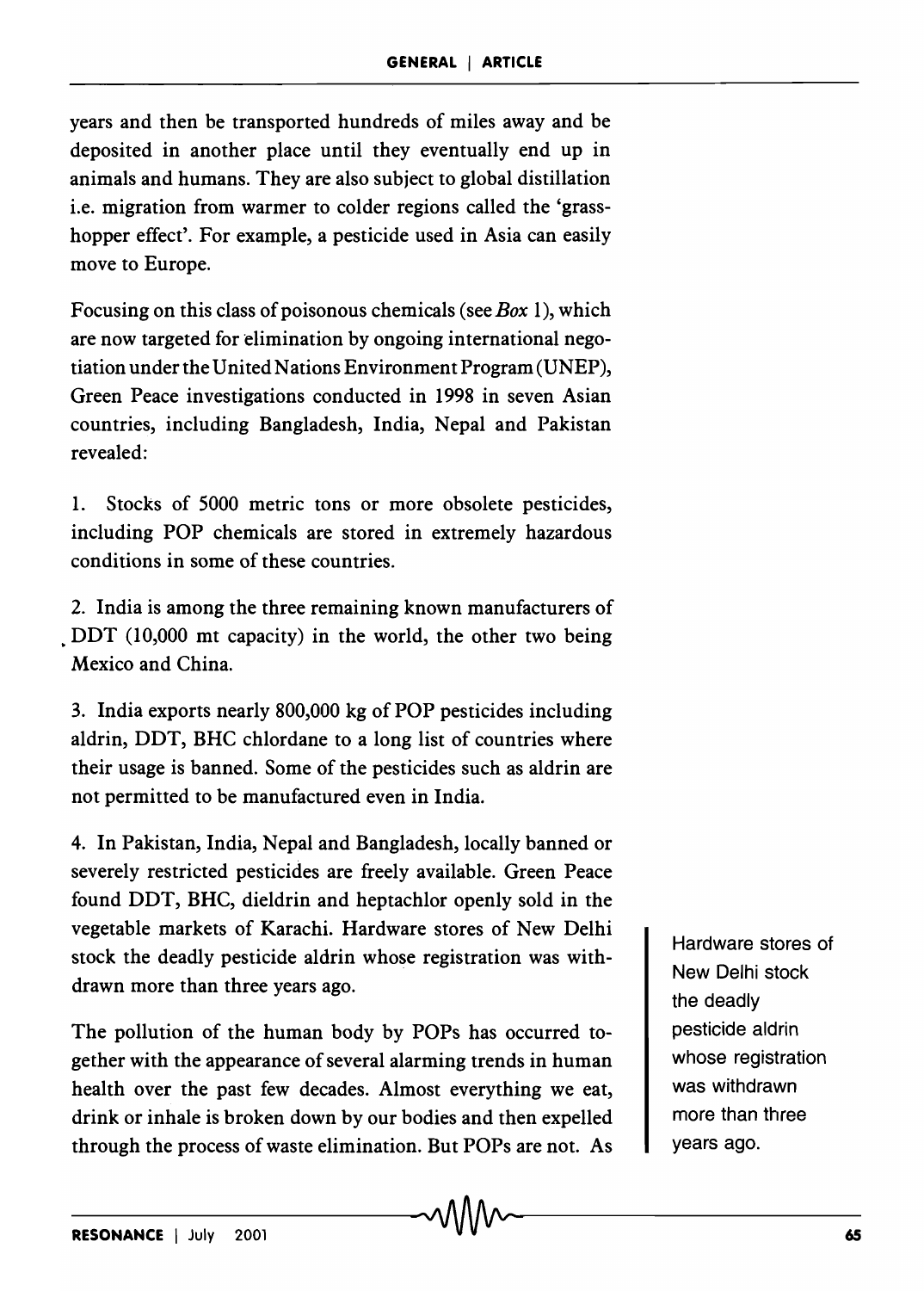#### Box 1.

POPS fall into three broad categories:

- 1. Pesticides like dichloro diphenyl tricholoroethane (DDT), hexachorobenzene (HCB), aldrin, etc.
- 2. Industrial chemical products like polychlorinated biphenyls (PCBs) and hexa bromo biphenyl.
- 3. Combustion by-products like dioxins and furans.

Because of major threats to human health, the UNEP has shortlisted twelve nasty POPs for elimination. These include

#### Organochlorine pesticides

1. DDT

- 2. Chlordane (1,2,4,5,6, 7,S,S-octachloro-3a,4,7,7a-tetrahydro-4,7-methanoindane)
- 3. Mirex (Hexachlorocyclopenta diene dimer)
- 4. HCB
- 5. Endrin (1,2,3,4,10, lO-hexachloro-6,7-epoxy-1 ,4,4a,5,6,7 ,S,Sa-octahydro-l ,4-endo-endo-5,8 dimethanonapthalene)
- 6. Aldrin (1,2,3,4,10,1 O-hexachloro-l ,4,4a,5 ,S,Sa-hexahydro-exo-l ,4-endo-5,S-dimethanonapthalene),
- 7. Dieldrin (3,4,5,6,9,9-hexachloro-la,2,2a,3,6,6a,7,7a-octahydro-2,7:3,6-Dimethano naphth[2,3 b]oxirene)
- S. Toxaphene (poly chlorinated camphene)
- 9. Heptachlor (1,4,5,6,7,8,8-heptachloro-3a,4,7,7a-tetrahydro-4,7-methanoindene)

#### Industrial chemicals

10. Cancer causing PCBs

Super-toxic chemicals (combustion by-products):

- 11. Dioxins
- 12. Furans.

we age their concentration become higher, and their potential effects on our health become more serious. People consuming excess fat are subjected to greater risk. In the United States, a recent study conducted by National Academy of Sciences estimated 20,000 cases of cancer a year, due to pesticide abuse alone.

Furthermore, there is increasing evidence of the oestrogen effect [1] of POPs. Many scientists believe that toxic agents in the environment have reduced the average sperm [2] count in men by 42% in the past SO years, and rising percentage of sperms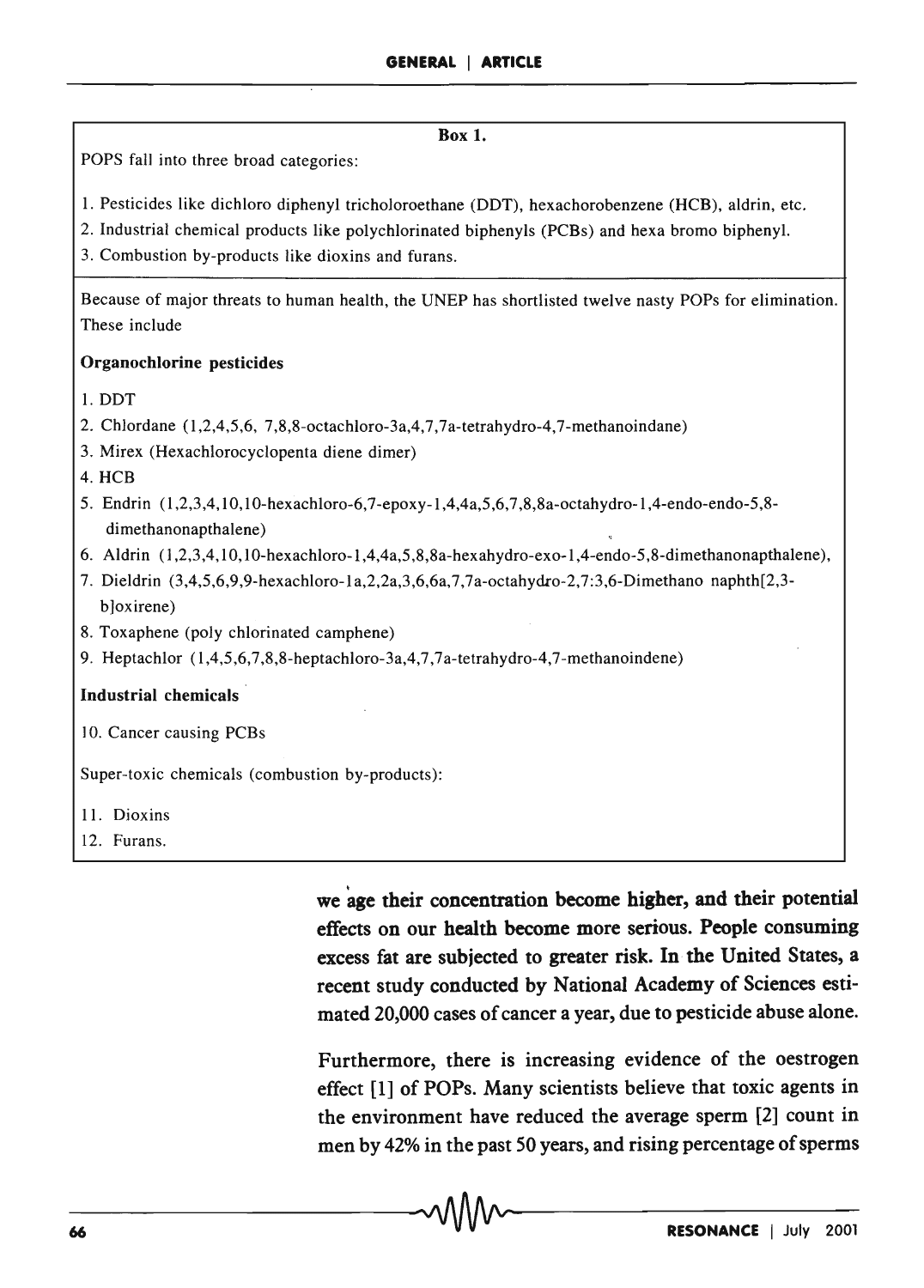

are deformed and non-functional. Testicular cancer is on the rise, as are birth defects such as undescended testicles and menstrual disorders such as endometriosis. Toxic exposures during foetal development, infant life and childhood can have life long effects including increased susceptibility towards cancer and damage to the immune and reproductive systems. PCBs and dioxins are even suspected to contribute to learning disabilities.

Scientists have traced continued local extinction of the lake Ontario bald eagle from exposure to PCBs and other POPs. The beluga whales of the St. Lawrence estuary and the Alaskan Arctic are highly contaminated by a range of POPs and suffer from a high incidence of tumours and reproductive problems. Deformities and behavioural abnormalities in several species of fauna in the Great Lakes basin have also been linked to POPs. (Also see *Box 2.)* 

Figure 1. Generalised transfer process for a chemical from the environment to the site of toxic action.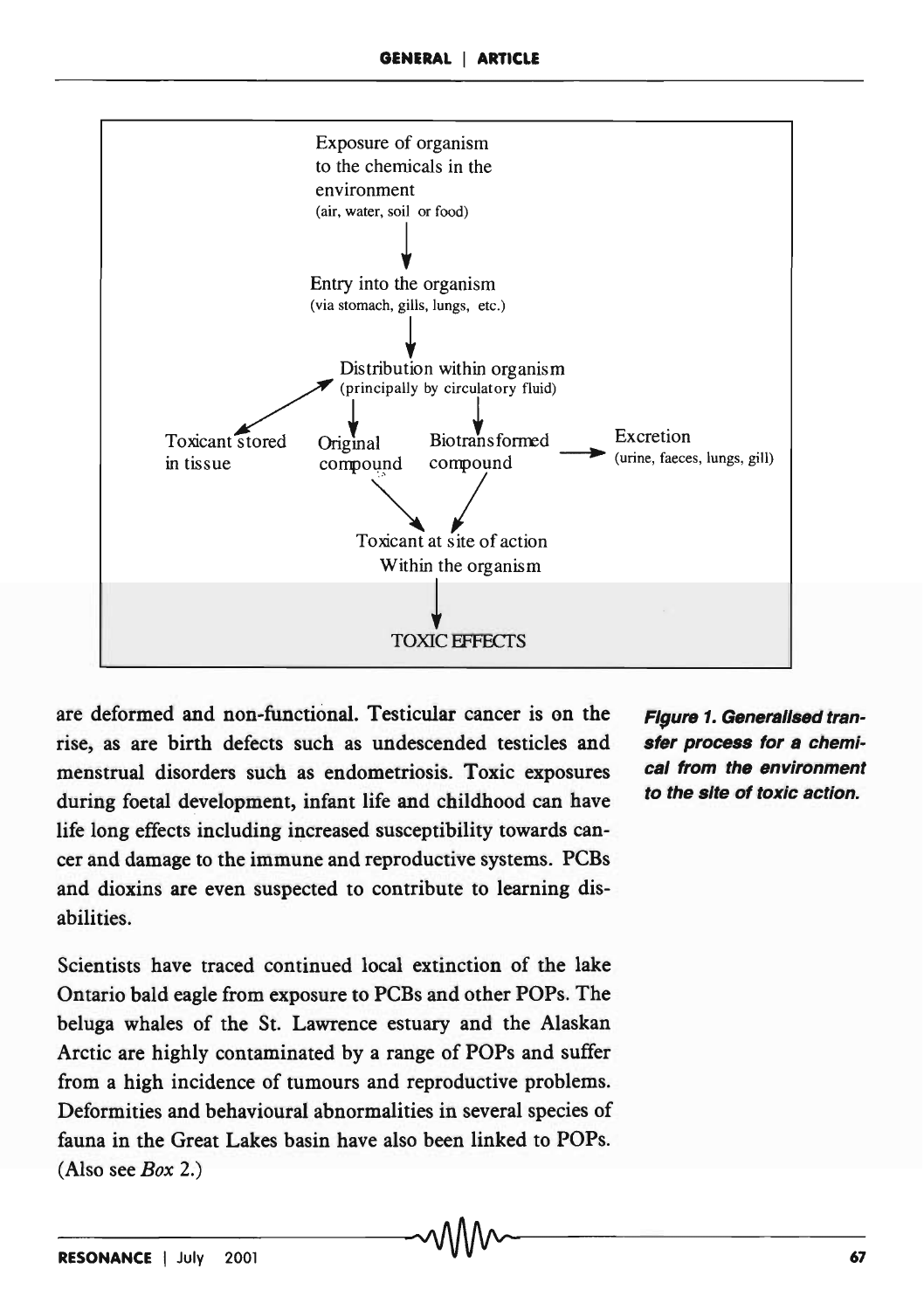#### Box 2. Some More Toxic Facts

Every year approximately 20,000 people, mostly in the third world countries die as a result of direct pesticide poisoning.

United States of America is the major producer and exporter of pesticides. 60% of herbicides used in USA are endocrine disruptors. 60 million birds are killed annually by legal pesticide use in USA.

Several studies, including one conducted by Indian Council of Medical Research in 1993, found alarmingly high levels of DDT, HCH and other extremely toxic pesticides in vegetables, fruits and milk in Delhi and other states such as Maharashtra, Punjab, Andhra Pradesh and Uttar Pradesh. The average diet of an Indian today contains 0.27 mg of DDT. Even infants are at risk. 25 Delhi women tested positive for pesticides in their breast milk and maternal serum. High levels of pesticides were found in the carrion of buffaloes, the main food of vultures which are fast disappearing. From 2000 in 1995, the vulture population of Bharatpur Keoladeo National park has reduced to just four in a span of three years.

In India, pesticides continue to be used despite repeated warnings from scientists. Malathion, a chemical sprayed to create an anti-mosquito fog for example, is a known neurotoxin, particularly dangerous because it is absorbed both by the skin and through the respiratory system. Most importantly, it has an extre-mely low efficacy - only about 10% of the mosquitoes are killed by the chemical. But, India continues to use it.

The incomplete combustion of PCBs during thermal treatment processes may lead to polychlorinated dibenzofuran emissions. Chronic exposure of animals to PCBs can lead to disrupted hormone balances, reproductive failures, teratomas and carcinomas. PCBs are transferred from mother to foetus through placental transfer and later from mother to child through breast feeding. Children born of exposed mothers have lower IQs, growth retardation, premature births, diminished sensory and motor nerve conduction.

Even in trace amounts dioxins/furans have been linked to cancer and other health effects in laboratory animals. Studies of humans exposed to high levels of dioxins and furans have documented temporary adverse effects on the liver, immune system, senses and behaviour. However the most consistently observed effect was chloracne, a skin disorder.

### **Sources and Dispersal**

POPs are found in common places. Electrical transformers contain PCBs. Dioxins, furans and other POPs are created during the manufacture of paper and vinyl plastic, which is used in making children's toys, clothing, polybags and tubing, flooring, pipes and siding. When vinyl is incinerated or burnt in a backyard trash fire, dioxin is formed again. Dioxins are also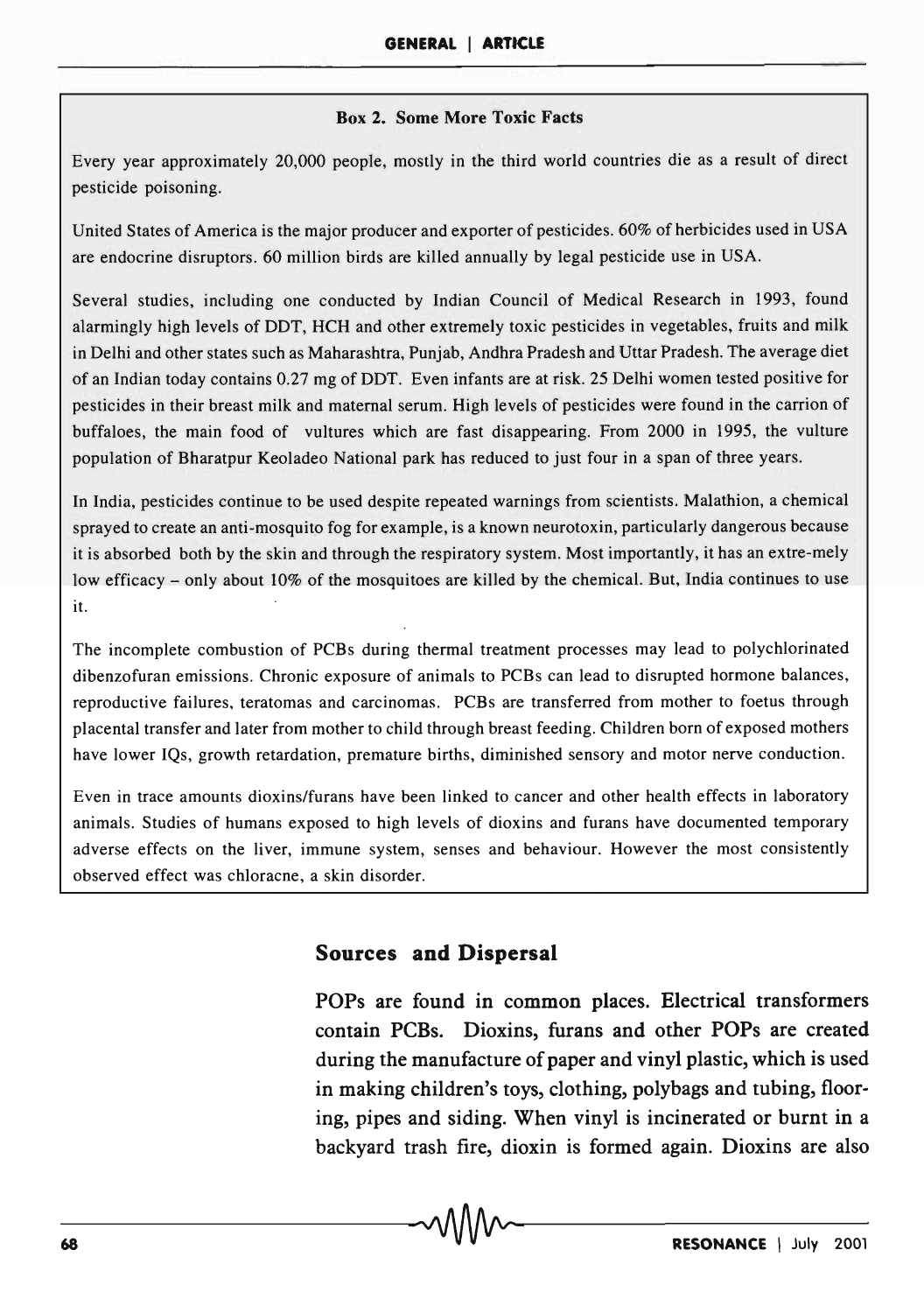

formed during the manufacture of magnesium and other metals.

POPs enter our bodies mainly through food. POPs accumulate *(Figure* 2) in fat and their concentration increases at each step of the food chain. For example, PCBs have been found to accumulate in the liver of sheep. Dieldrin accumulates in the wool of sheep that feed on contaminated land. Children are more vulnerable than adults to many kinds of pollution, POPs being the major one. Many POPs have been detected at significant levels in the breast milk of some women from many countries worldwide. By threatening the health and survival of our children, POPs threaten our future generations too.

Figure 2. Distribution of toxicants within an organism.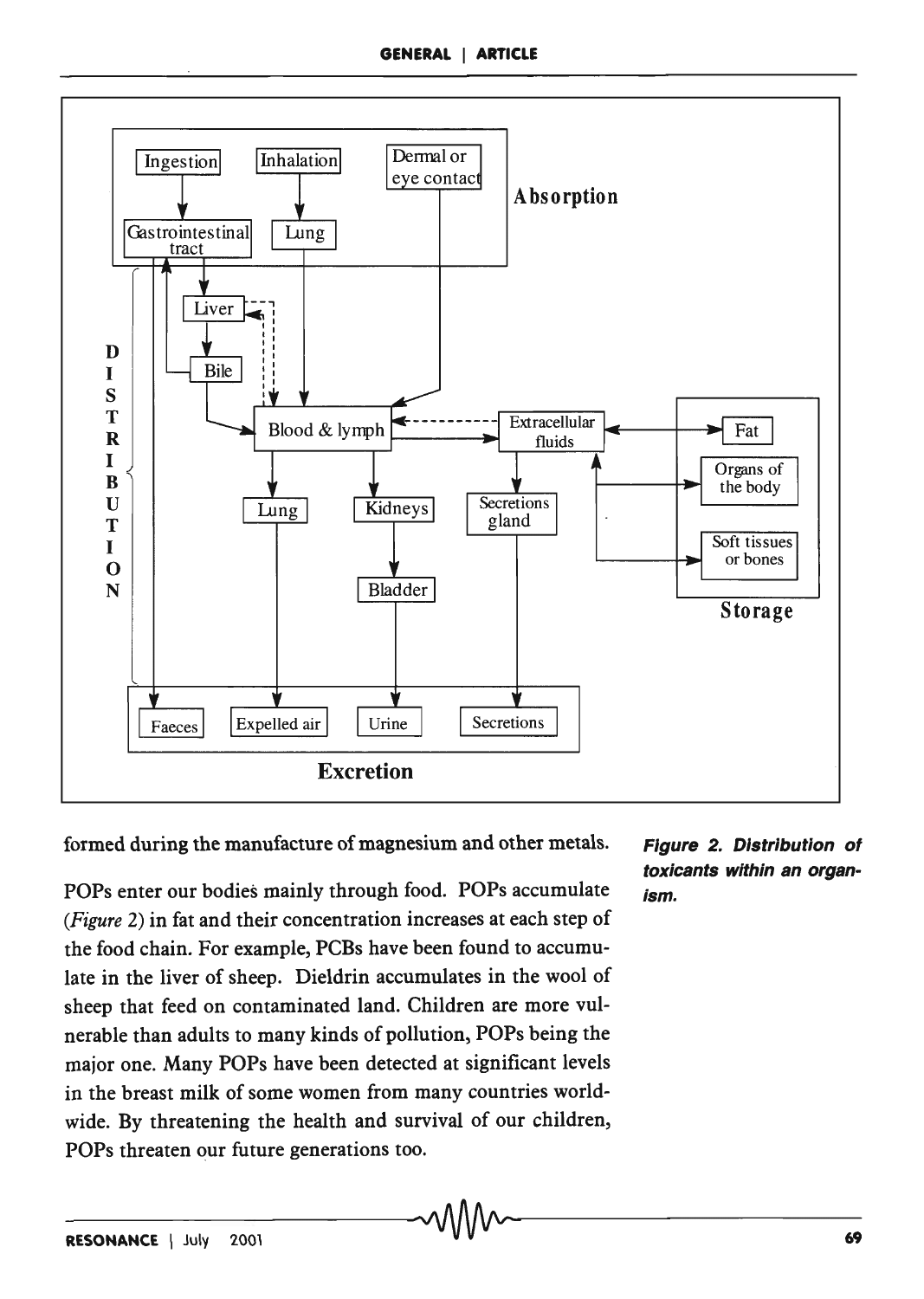#### Pesticides

Use of pesticides in agriculture and horticulture are widely accepted as necessary in the production and conservation of food resources. Chemical pest control has won a central place in modern agriculture, contributing to the dramatic increase in crop yields achieved in recent decades for major field, fruit and vegetable crops. On the other hand this usage has resulted in the presence of pesticide residues in our food when it is consumed. By their very design, most pesticides are highly toxic.

Initially, pesticides were heralded as a 'cure-all' that would result in the total elimination of pest species but instead have steadily declined in effectiveness as pest species have become resistant to them. The three basic kinds of synthetic organic pesticides are organophosphates, carbamates and chlorinated hydrocarbons like aldrin, chlordane, dieldrin, DDD, DDT and lindane. Organophosphates and carbamates, though more expensive and toxic, are less persistent lasting only for days, weeks or months in the environment, while chlorinated hydrocarbons have high persistence and tend to get concentrated in tissues. But, organochlorines are the cheapest group of pesticides causing long term harm to biological communities as they are easily bioconcentrated in the food pyramid.



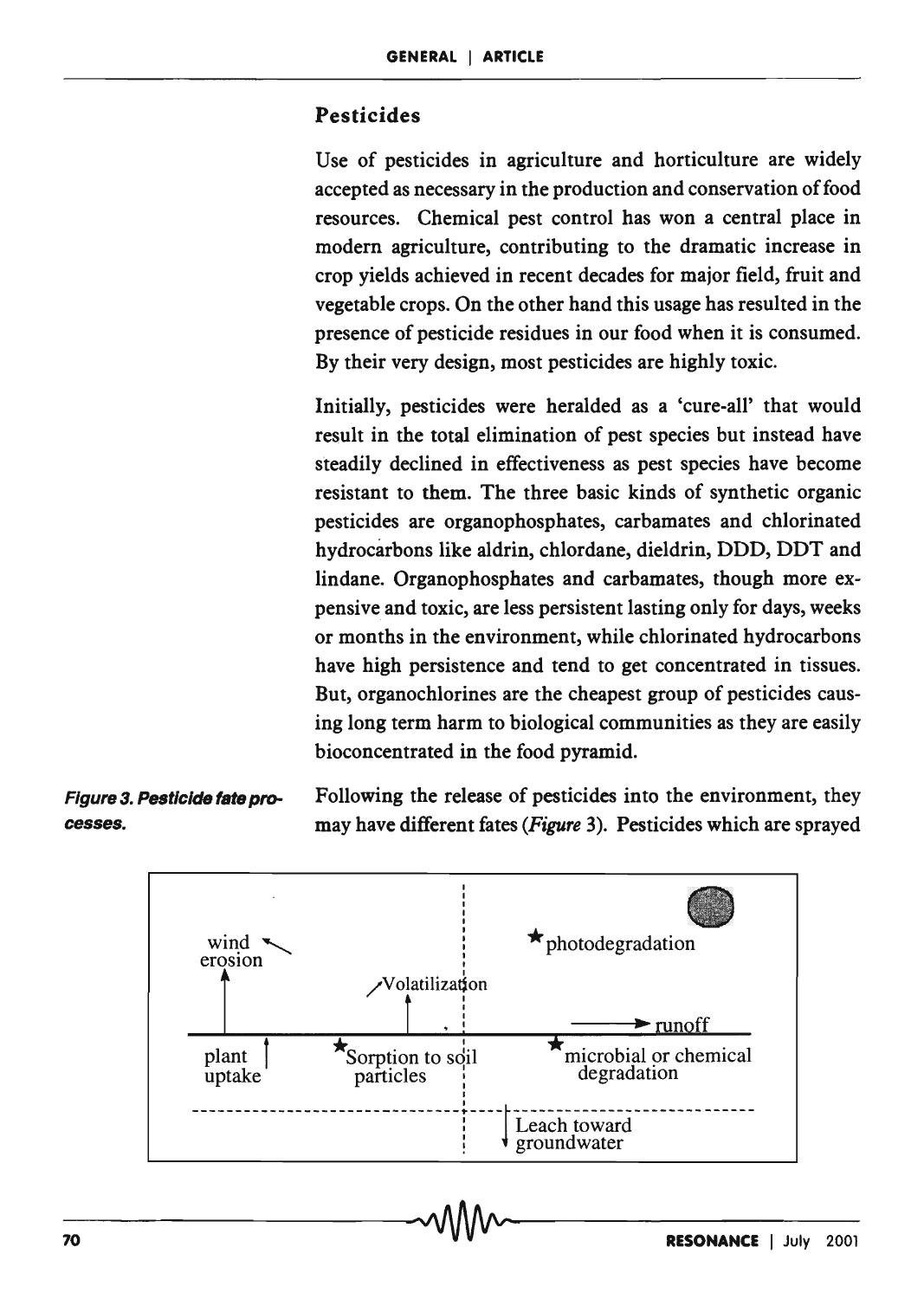can move in air and eventually end up in other parts of the environment, such as in soil or water. Pesticides that are applied directly to the soil may be washed off the soil into nearby bodies of surface water or may percolate through the soil to lower soil layers and ground water. Pesticides that are injected into the soil may also be subjected to the latter two fates. The application of pesticides directly to bodies of water for weed control, or indirectly as a result of leaching from boat paint, runoff from soil or other routes, may not only lead to build up of pesticide concentration in water, but also may contribute to their build up in air through evaporation.

*Industrial Chemicals:* PCBs are typical industrial contaminants and can be found everywhere in the environment, (in air 0.002-15 ng/m<sup>3</sup>, around industrial plants in rainfall 1-250 ng/l, in the ocean 0.05-06 ng/l). In the nutrition chain there is a significant cumulation and in breast milk 0.5-1mg/kg and in human fat 1-5 mg/kg can be found. PCBs, also referred to by trade names Aroclor, Phenoclor and Kanechlor, encompass a class of chlorinated compounds that include upto 209 variations or congeners with different physical and chemical characteristics. Most of the PCBs are oily liquids whose colour darkens and viscosity increases with rising chlorine content. PCBs with fewer chlorine atoms are more soluble, more amenable to chemical and biological degradation, and less persistent in the environment than those with more chlorine atoms.

PCBs are very persistent, hydrophobic, and generally do not migrate. However, the mobility of PCBs is dependent on soil or sediment characteristics like soil density, particle size distribution, moisture content and permeability. Additionally, meteorological and chemical characteristics such as amount of precipitation, organic carbon content and the presence of organic colloids also affect PCB mobility. Because of their stability many exposure routes of PCB are possible; dermal exposure, ingestion of PCBs contaminated soil, water and food, and inhalation of ambient air contaminated with PCBs.

Most of the PCBs are oily liquids whose colour darkens and viscosity increases with rising chlorine content.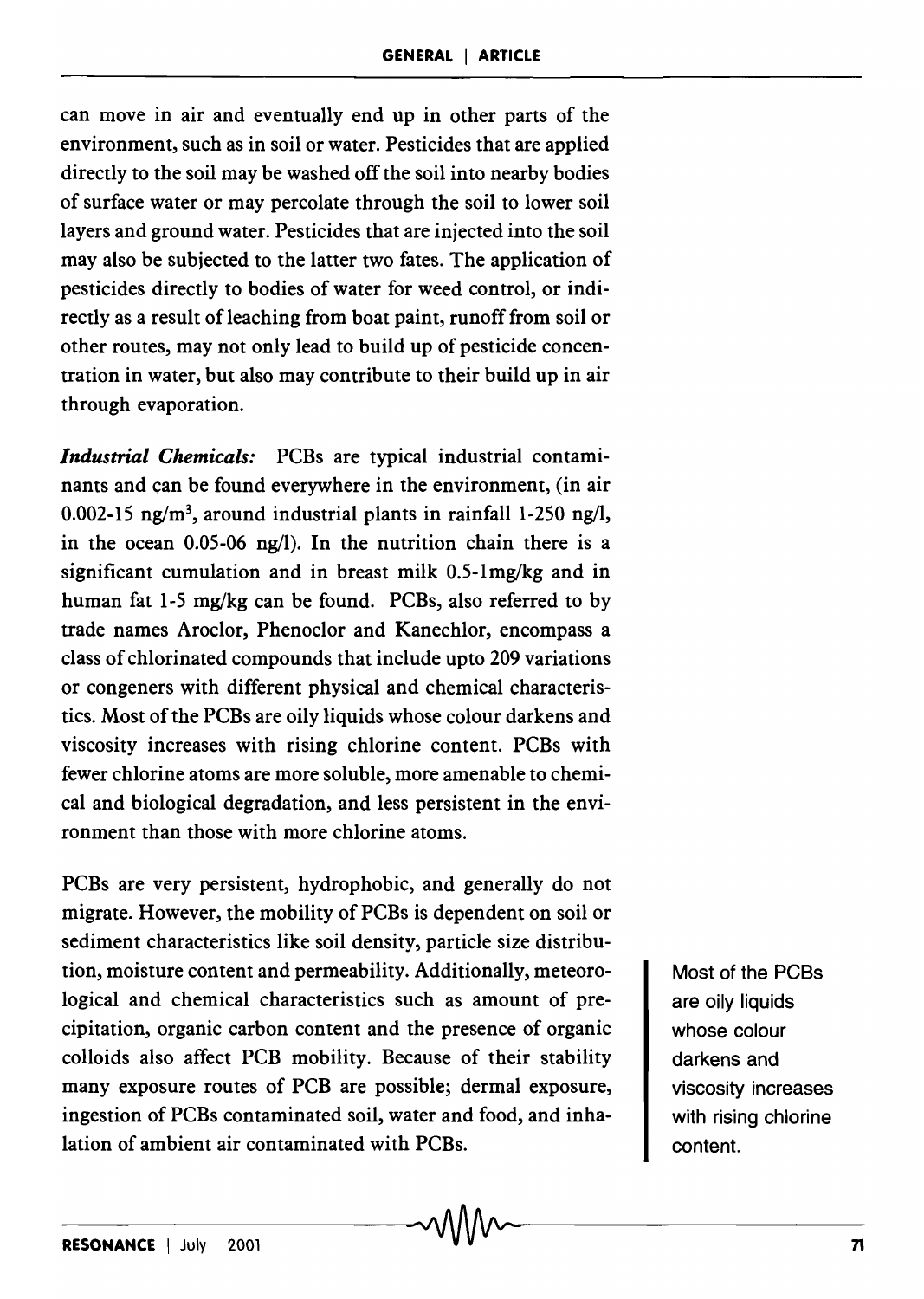Dioxins and furans have never been manufactured deliberately, except in small amounts for research purposes.

## **Dioxins and Furans**

Polychlorinated dibenzodioxins and dibenzofurans constitute a group of chemical compounds that exhibit similar chemical, physical and toxicological properties. They are created by the chemical interaction of chlorinated compounds with organic matter. They feature the same basic chemical skeleton on which one to eight chlorine atoms attach themselves in various positions to produce 75 dioxin isomers and 135 furan isomers. Of the numerous forms of these compounds, 17 are toxic. TCDD (2,3,7, 8-tetra chloro dibenzo-p-dioxin), commonly called dioxin, is the most toxic and is considered by the Environmental Protection Agency (EPA) to be a probable human carcinogen. A less toxic form 2,3,7,8-tetrachlorodibenzofuran, has also been found in fish flesh.

Dioxins and furans have never been manufactured deliberately, except in small amounts for research purposes. They are unintentionally created in two major ways  $-1$ ) by the process used to manufacture some products like pesticides, preservatives, disinfectants and paper products. 2) when materials are burnt at low temperatures, for example, certain chemical products, leaded gasoline, plastic, paper and wood. Dioxins can be inadvertently formed during the manufacture of a group of chemicals called chlorophenols, used to preserve wood, hides, textiles, paints, glues, etc.

Open burning of household waste in barrels is potentially one of the largest sources of airborne dioxin and furan emissions [4]. Dioxins/furans are widespread in the environment and persist over long periods of time. Although they are most often associated with industrial activities, some natural occurrences such as forest fires are also believed to make a small contribution to their presence in the environment. These compounds have been measured in air, soil, sediments, meat, milk, fish, vegetables and human biological samples [5].